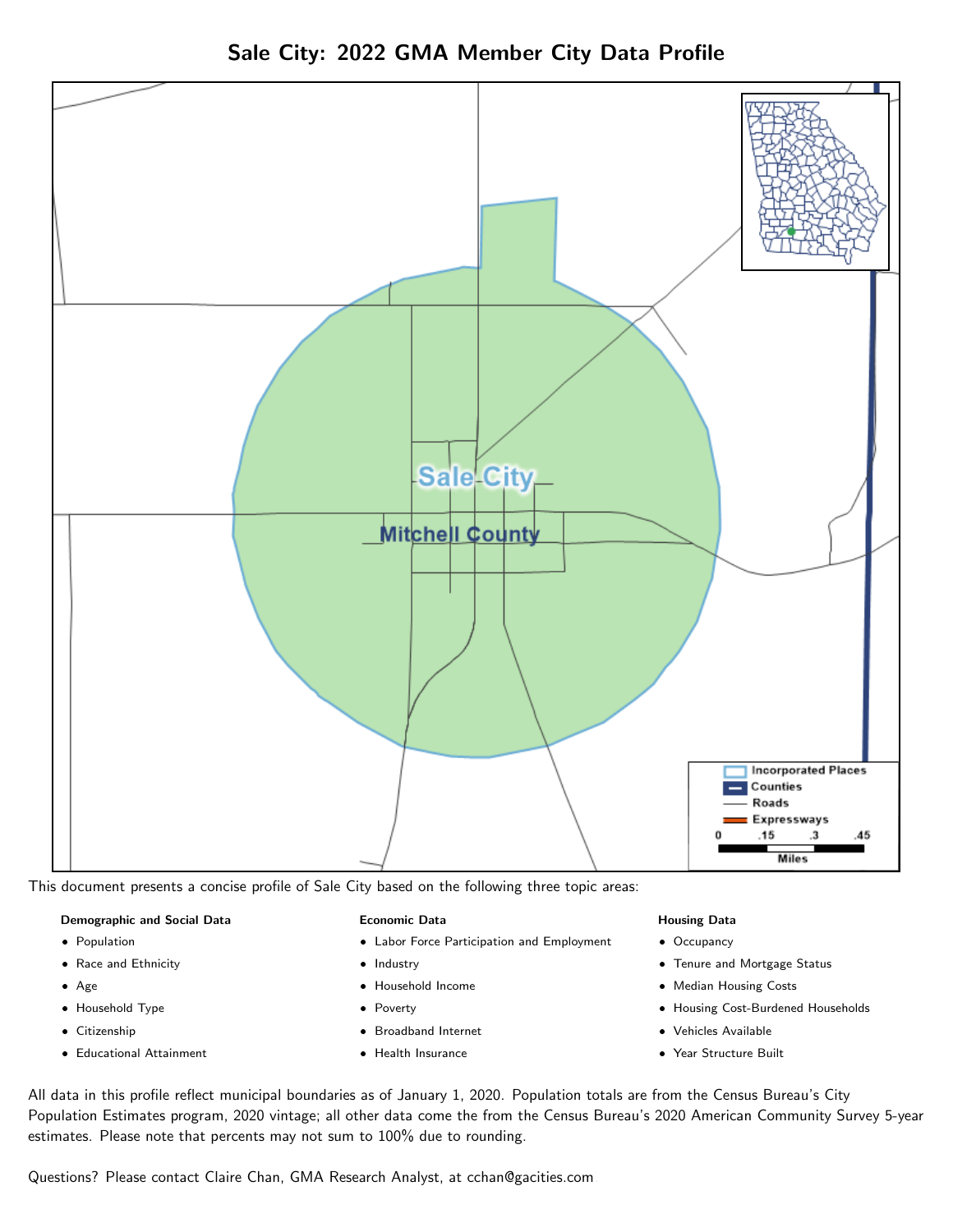# Sale City: Demographic and Social





#### **Citizenship**



Source: American Community Survey, 2020 5-year estimates, table B05002 Source: American Community Survey, 2020 5-year estimates, table B15002

#### Race and Ethnicity



Source: U.S. Census Bureau, City Population Estimates, 2020 vintage Source: American Community Survey, 2020 5-year estimates, table B03002

#### Household Type



Source: American Community Survey, 2020 5-year estimates, table B01001 Source: American Community Survey, 2020 5-year estimates, table B11001

#### Educational Attainment



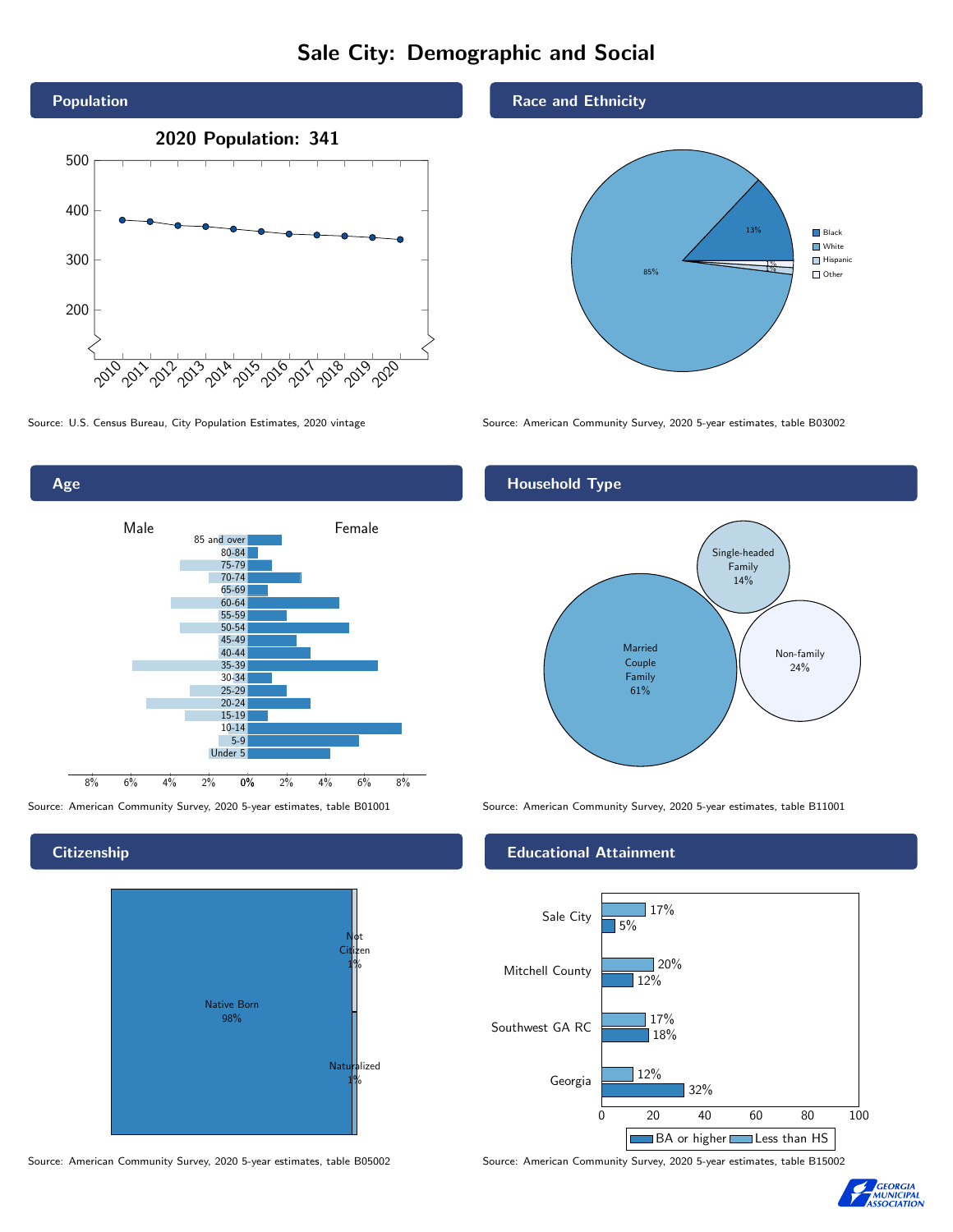# Sale City: Economic



Source: American Community Survey, 2020 5-year estimates, table B23001 Note: Unemployment rate is based upon the civilian labor force.

## Household Income 0 50,000 100,000 150,000 200,000 250,000 Georgia Southwest GA RC Mitchell County Sale City \$85,691 \$60,049 \$53,059 \$44,725 \$61,224 \$43,612 \$39,404 \$41,250 Mean Median

Source: American Community Survey, 2020 5-year estimates, tables B19013 and B19025 Source: American Community Survey, 2020 5-year estimates, table B17010

Broadband Internet No 17% Yes 83%

#### Source: American Community Survey, 2020 5-year estimates, table B28002 Source: American Community Survey, 2020 5-year estimates, table B18135

## Industry

| Agriculture, forestry, fishing and hunting, and mining      | 18%   |
|-------------------------------------------------------------|-------|
| Construction                                                | 6%    |
| Manufacturing                                               | 11%   |
| <b>Wholesale Trade</b>                                      | $2\%$ |
| Retail Trade                                                | 10%   |
| Transportation and warehousing, and utilities               | $1\%$ |
| Information                                                 | $0\%$ |
| Finance and insurance, real estate, rental, leasing         | $1\%$ |
| Professional, scientific, mgt, administrative, waste mgt    | 8%    |
| Educational services, and health care and social assistance | 18%   |
| Arts, entertainment, recreation, accommodation, food        | $1\%$ |
| service                                                     |       |
| Other services, except public administration                | 7%    |
| Public administration                                       | 16%   |

Source: American Community Survey, 2020 5-year estimates, table C24030

#### Poverty



#### Health Insurance